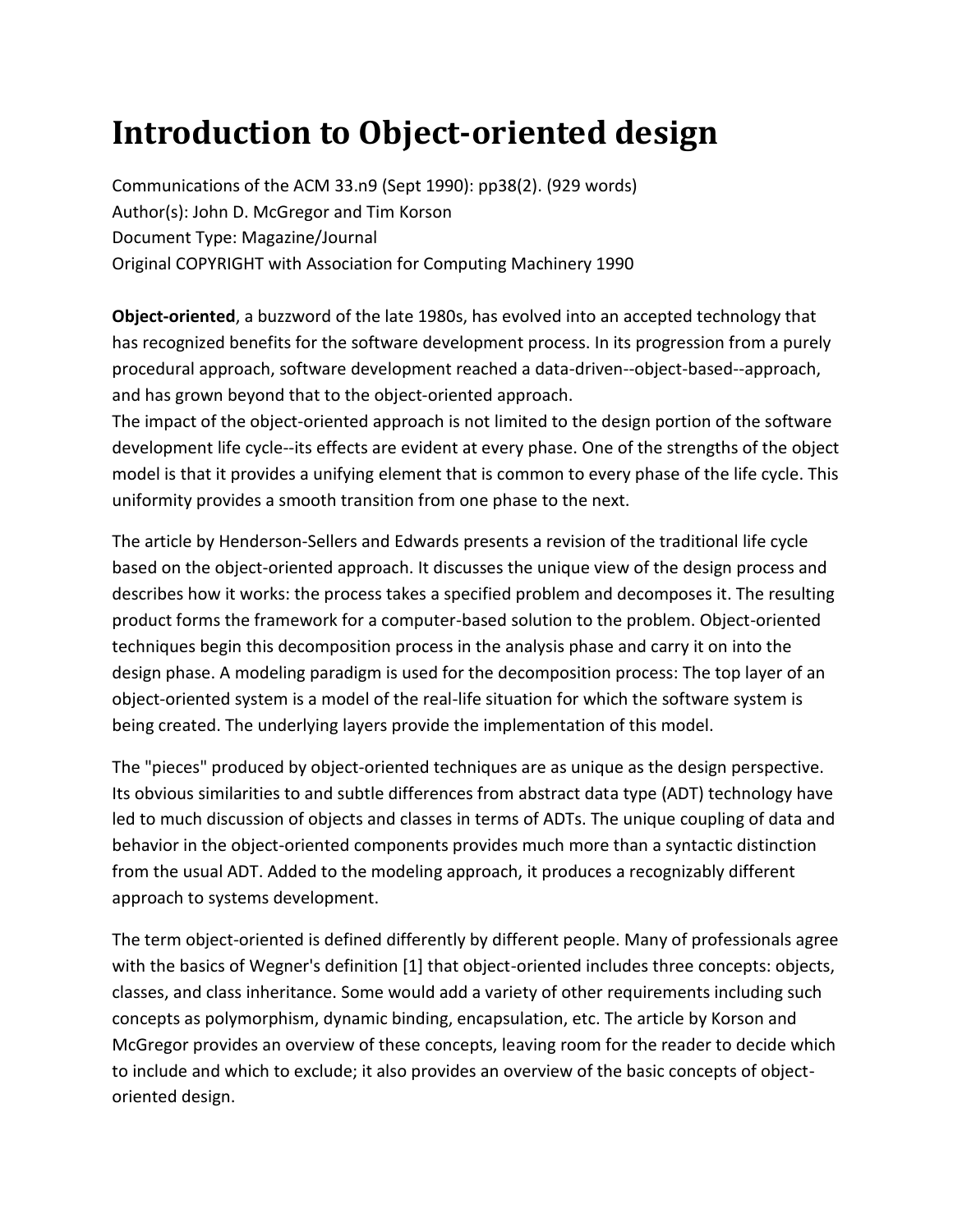The production of software in an increasingly competitive environment is making reuse a priority of software professionals. The popularity of the object-oriented technique is due, in part, to its support for reuse. Two important factors influence reuse: First, it is necessary to have a set of high-quality components that are worth reusing. Second, the components must be well-defined, easy to integrate, and efficient. Meyer's article presents some experiences in developing the classes for the Eiffel library; it also discusses characteristics of the library and the classes in the library. For components to be reused, the designer must have the means to locate a component which models an entity in the current problem. Not only must the component be located, but often necessary supporting pieces must be found as well. The article by Gibbs et al. provides information on the management of classes and the software components of the object-oriented paradigm.

Tom DeMarco, ir a recent interview, [2] declared parallel computing to be the emerging new paradigm. According to DeMarco object-oriented techniques will be an integral partner in this emergence. DeMarco observed that designing with objects preserves the natural parallelism in a problem. Agha addresses models for parallel objects, presenting an overview of the problem and focusing on the actor model as a possible solution. He presents examples of design issues when using the actor model. He also considers a basic reflective design architecture.

The importance of well-defined and well-managed abstractions in the software development process is discussed in the articles by Meyer and by Gibbs et al as they explore what has come to be called the software base, the set of software components from which future products will be built.

The unique components developed by object-oriented methods are characterized by an interface that is separate from the implementation of that behavior. The designer is free to concentrate on modeling the problem at hand either by developing specific classes or by locating and reusing existing classes that model some subset of the needed behavior. Meyer focuses on what he quotes McIlroy as terming a "software components subindustry," [3] presenting a case study of the development of the Eiffel libraries.

The final article in this special issue, by Henderson-Sellers and Edwards discusses modifications to the traditional life cycle supported by the object-oriented approach. The modified life cycle recognizes the iterative nature of the development process and incorporates that characteristic into its model.

Wirfs-Brock and Johnson present a sampling of current research into several aspects of objectoriented design. Their survey includes efforts to improve reusability through design technique and paradigm-specific tools. The works are representative of the broad spectrum of research activity currently under way.